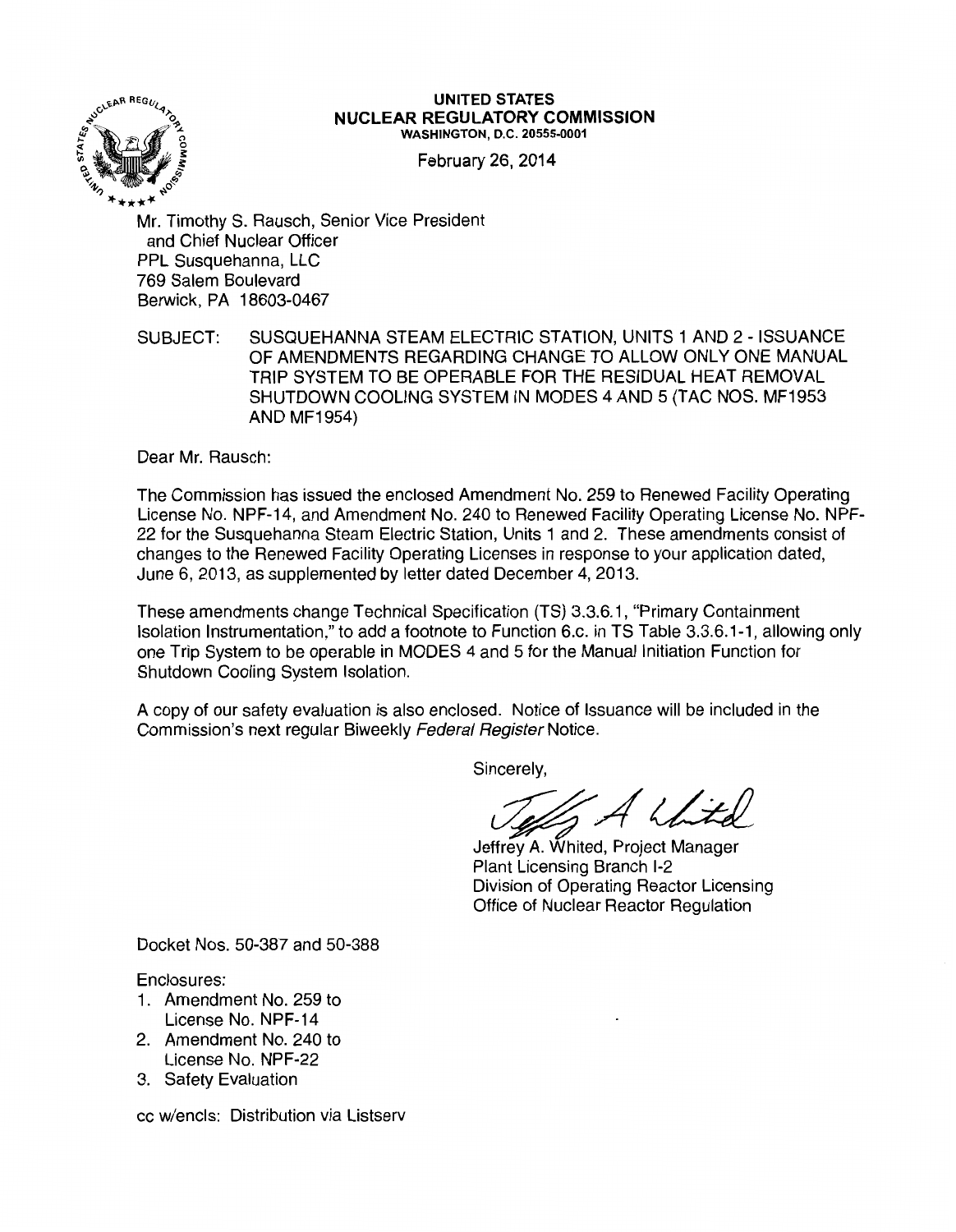

#### **UNITED STATES NUCLEAR REGULATORY COMMISSION**  WASHINGTON, D.C. 20555-0001

# PPL SUSQUEHANNA, LLC

# ALLEGHENY ELECTRIC COOPERATIVE, INC.

# DOCKET NO. 50-387

## SUSQUEHANNA STEAM ELECTRIC STATION, UNIT 1

# AMENDMENT TO RENEWED FACILITY OPERATING LICENSE

Amendment No.259 Renewed License No. NPF-14

- 1. The Nuclear Regulatory Commission (the Commission or the NRC) having found that:
	- A. The application for the amendment filed by PPL Susquehanna, LLC, dated June 6, 2013, as supplemented by letter dated December 4, 2013, complies with the standards and requirements of the Atomic Energy Act of 1954, as amended (the Act), and the Commission's regulations set forth in 10 CFR Chapter I;
	- B. The facility will operate in conformity with the application, the provisions of the Act, and the regulations of the Commission;
	- C. There is reasonable assurance: (i) that the activities authorized by this amendment can be conducted without endangering the health and safety of the public, and (ii) that such activities will be conducted in compliance with the Commission's regulations set forth in 10 CFR Chapter I;
	- D. The issuance of this amendment will not be inimical to the common defense and security or to the health and safety of the public; and
	- E. The issuance of this amendment is in accordance with 10 CFR Part 51 of the Commission's regulations and all applicable requirements have been satisfied.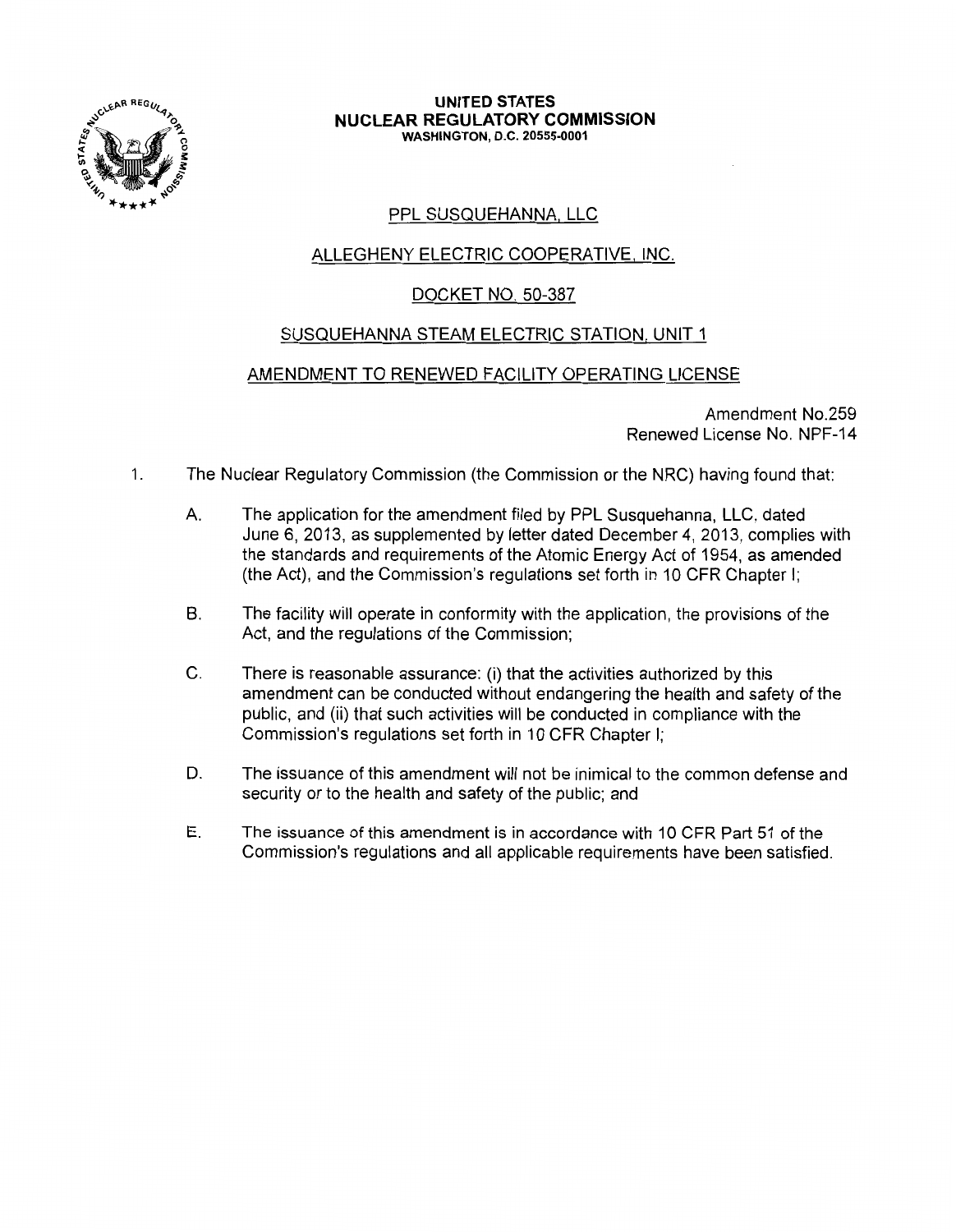- 2. Accordingly, the license is amended by changes to the Technical Specifications as indicated in the attachment to this license amendment and paragraph 2.C.(2) of Renewed Facility Operating License No. NPF-14 is hereby amended to read as follows:
	- (2) Technical Specifications and Environmental Protection Plan

The Technical Specifications contained in Appendix A, as revised through Amendment No. 259, and the Environmental Protection Plan contained in Appendix 8 are hereby incorporated in the license. PPL Susquehanna, LLC shall operate the facility in accordance with the Technical Specifications and the Environmental Protection Plan.

3. This license amendment is effective as of its date of issuance and shall be implemented within 30 days.

FOR THE NUCLEAR REGULATORY COMMISSION

 $\sqrt{2}$ MKLOM

Meena Khanna, Chief Plant Licensing Branch 1-2 Division of Operating Reactor Licensing Office of Nuclear Reactor Regulation

Attachment: Changes to the License and Technical Specifications

Date of Issuance: February 26, 2014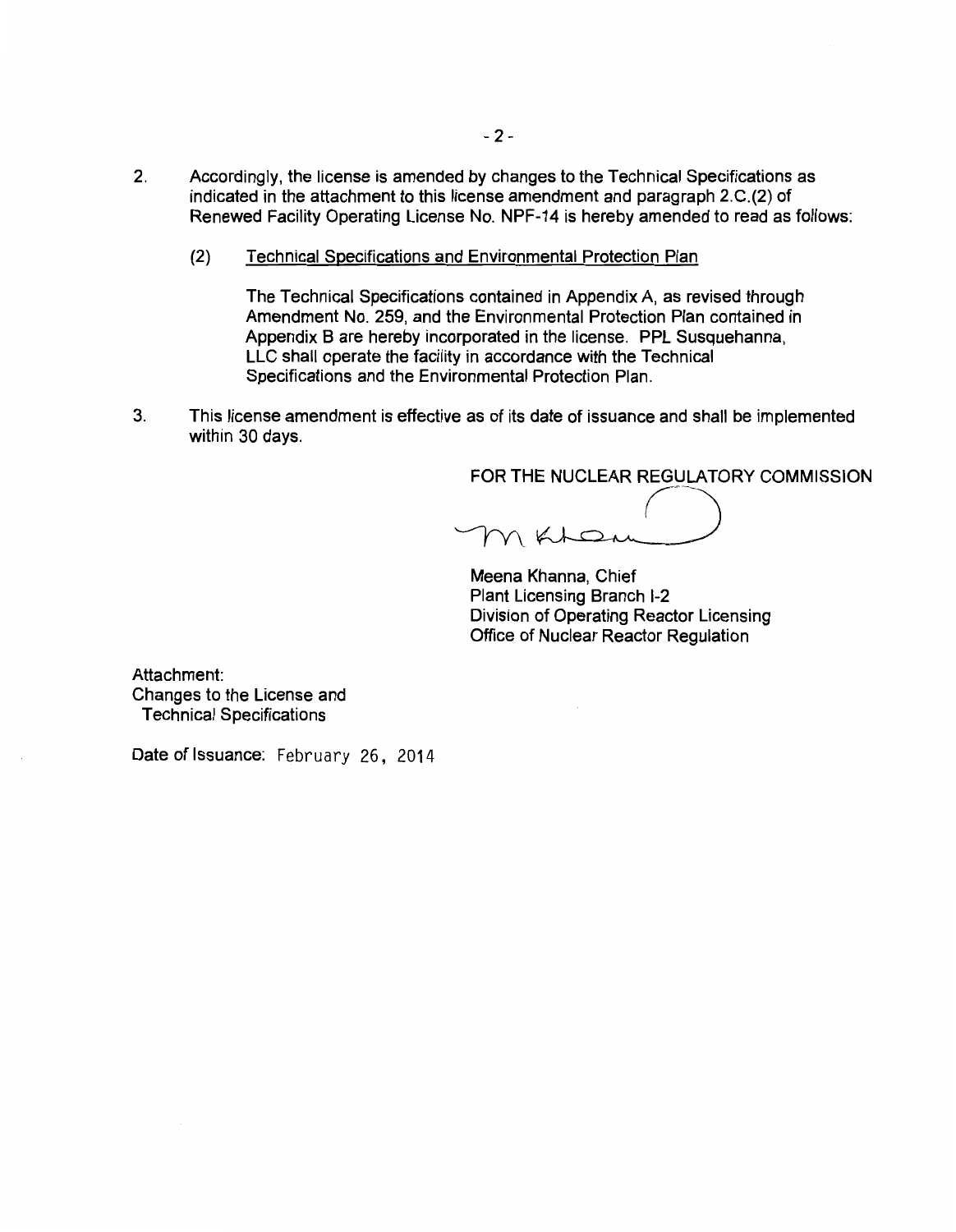### ATTACHMENT TO LICENSE AMENDMENT NO. 259

#### RENEWED FACILITY OPERATING LICENSE NO. NPF-14

#### DOCKET NO. 50-387

Replace the following page of the Renewed Facility Operating License with the attached revised page. The revised page is identified by amendment number and contains marginal lines indicating the areas of change.

| <b>REMOVE</b> | <b>INSERT</b> |
|---------------|---------------|
| Page 3        | Page 3        |

Replace the following page of the Appendix A Technical Specifications with the attached revised page. The revised page is identified by amendment number and contains marginal lines indicating the areas of change.

| <b>REMOVE</b> | <b>INSERT</b> |
|---------------|---------------|
| TS/3.3-62     | TS/3.3-62     |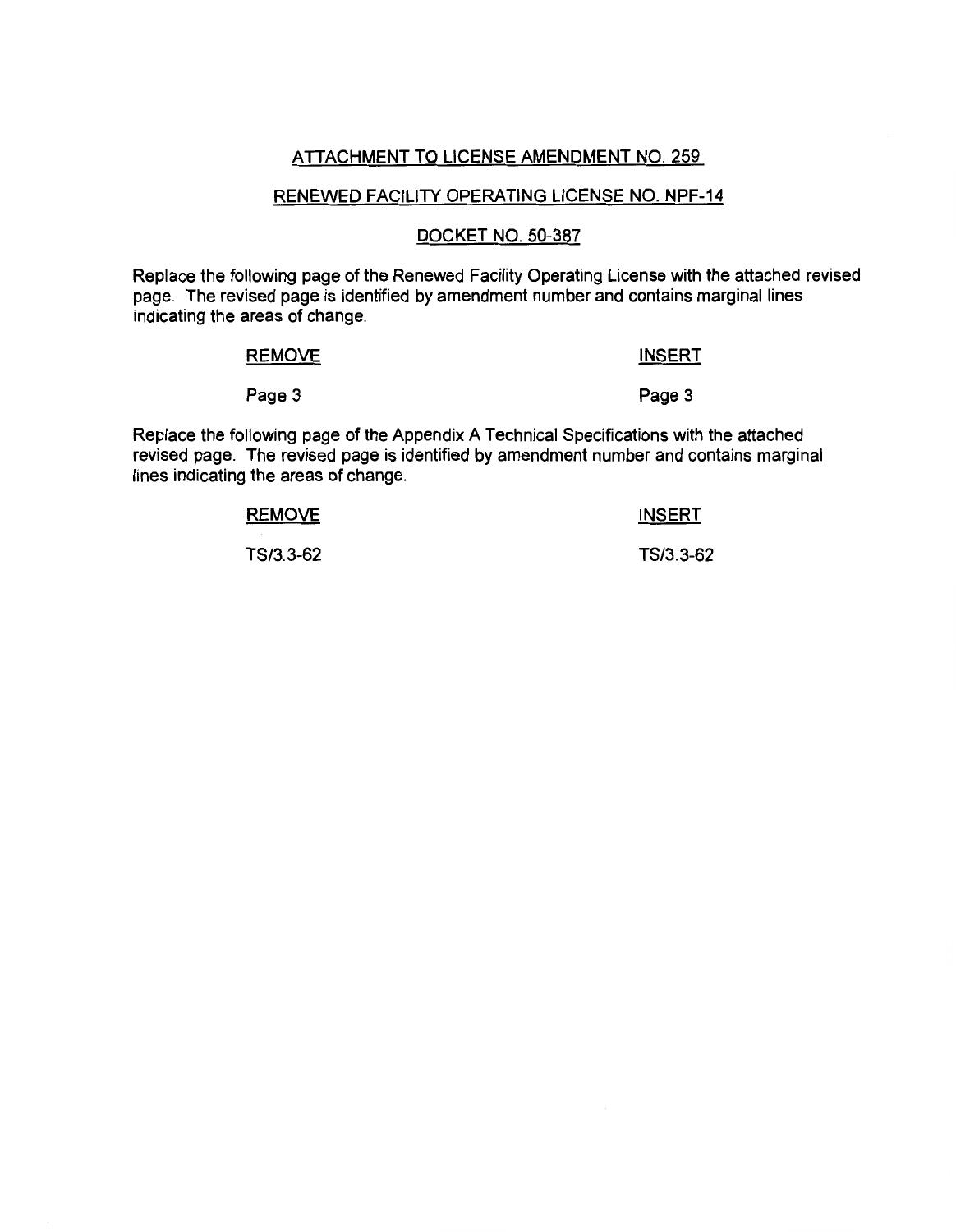- (3) PPL Susquehanna, LLC, pursuant to the Act and 10 CFR Parts 30,40, and 70, to receive, possess, and use at any time any byproduct, source and special nuclear material as sealed neutron sources for reactor startup, sealed neutron sources for reactor instrumentation and radiation monitoring equipment calibration, and as fission detectors in amounts as required;
- (4) PPL Susquehanna, LLC, pursuant to the Act and 10 CFR Parts 30, 40, and 70 to receive, possess, and use in amounts as required any byproduct, source or special nuclear material without restriction to chemical or physical form, for sample analysis or instrument calibration or associated with radioactive apparatus or components; and
- (5) PPL Susquehanna, LLC, pursuant to the Act and 10 CFR Parts 30,40, and 70 to possess, but not separate, such byproduct and special nuclear materials as may be produced by the operation of the facility.
- C. This license shall be deemed to contain and is subject to the conditions specified in the Commission's regulations set forth in 10 CFR Chapter I and is subject to all applicable provisions of the Act and to the rules, regulations and orders of the Commission now or hereafter in effect; and is subject to the additional conditions specified or incorporated below:
	- (1) Maximum Power Level

PPL Susquehanna, LLC is authorized to operate the facility at reactor core power levels not in excess of 3952 megawatts thermal in accordance with the conditions specified herein. The preoperational tests, startup tests and other items identified in License Conditions 2.C.(36), 2.C.(37), 2.C.(38), and 2.C.(39) to this license shall be completed as specified.

(2) Technical Specifications and Environmental Protection Plan

The Technical Specifications contained in Appendix A, as revised through Amendment No. 259 and the Environmental Protection Plan contained in Appendix B are hereby incorporated in the license. PPL Susquehanna, LLC shall operate the facility in accordance with the Technical Specifications and the Environmental Protection Plan.

For Surveillance Requirements (SRs) that are new in Amendment 178 to Facility Operating License No. NPF-14, the first performance is due at the end of the first surveillance interval that begins at implementation of Amendment 178. For SRs that existed prior to Amendment 178, including SRs with modified acceptance criteria and SRs whose frequency of performance is being extended, the first performance is due at the end of the first surveillance interval that begins on the date the Surveillance was last performed prior to implementation of Amendment 178.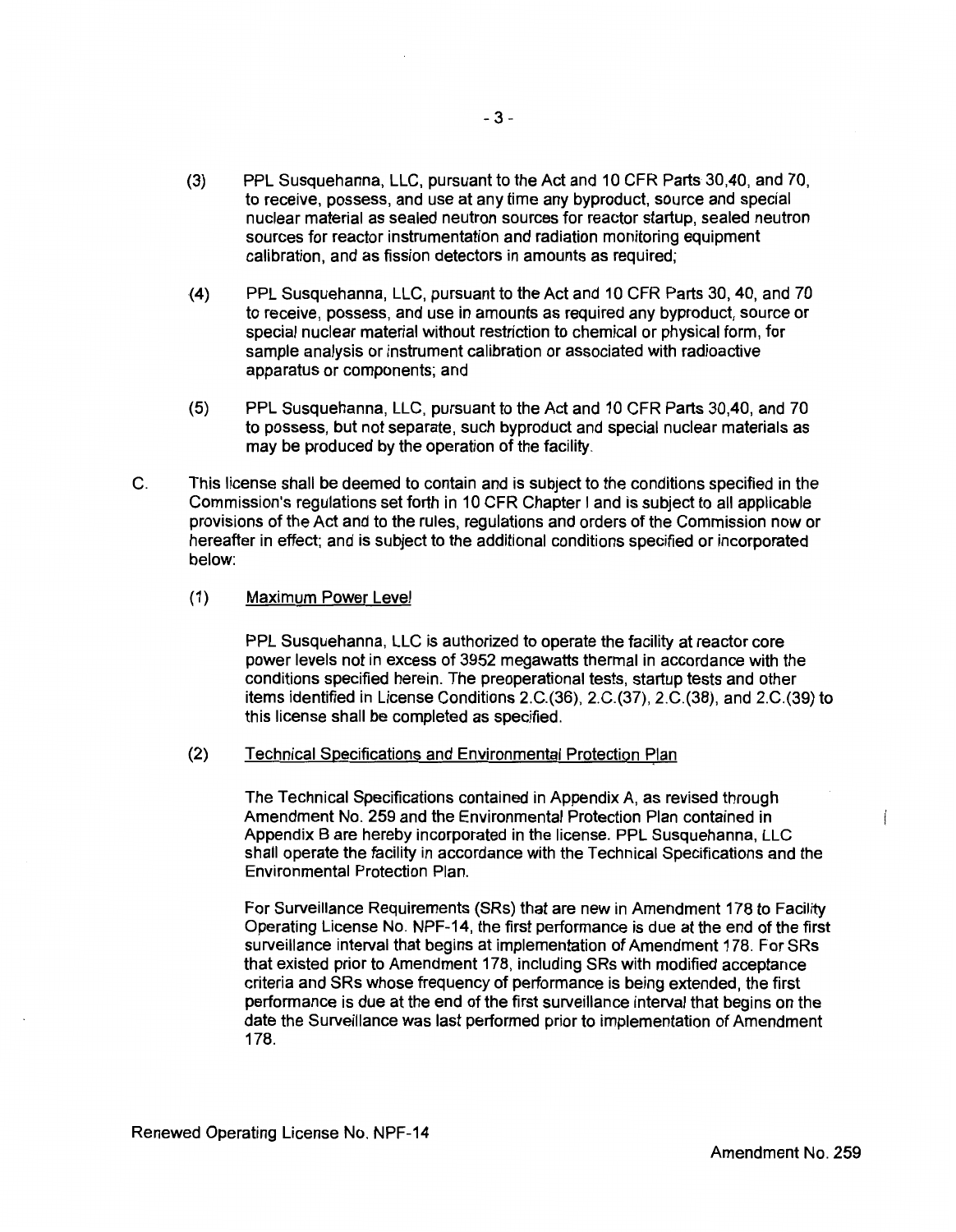#### Table 3.3.6.1-1 (page 6 of 6) Primary Containment Isolation Instrumentation

|                |    | <b>FUNCTION</b>                                     | <b>APPLICABLE</b><br><b>MODES OR</b><br><b>OTHER</b><br><b>SPECIFIED</b><br><b>CONDITIONS</b> | <b>REQUIRED</b><br><b>CHANNELS</b><br>PER TRIP<br><b>SYSTEM</b> | <b>CONDITIONS</b><br><b>REFERENCED</b><br><b>FROM</b><br><b>REQUIRED</b><br><b>ACTION C.1</b> | <b>SURVEILLANCE</b><br><b>REQUIREMENTS</b>                   | <b>ALLOWABLE</b><br><b>VALUE</b> |
|----------------|----|-----------------------------------------------------|-----------------------------------------------------------------------------------------------|-----------------------------------------------------------------|-----------------------------------------------------------------------------------------------|--------------------------------------------------------------|----------------------------------|
| 6.             |    | <b>Shutdown Cooling System</b><br>Isolation         |                                                                                               |                                                                 |                                                                                               |                                                              |                                  |
|                | a. | <b>Reactor Steam Dome</b><br>Pressure - High        | 1,2,3                                                                                         | 1                                                               | F                                                                                             | SR 3.3.6.1.2<br>SR 3.3.6.1.3<br>SR 3.3.6.1.5                 | $\leq 108$ psig                  |
|                | b. | <b>Reactor Vessel Water</b><br>Level - Low. Level 3 | 3, 4, 5                                                                                       | $2^{(c)}$                                                       | J                                                                                             | SR 3.3.6.1.1<br>SR 3.3.6.1.2<br>SR 3.3.6.1.3<br>SR 3.3.6.1.5 | $\geq$ 11.5 inches               |
|                | C. | <b>Manual Initiation</b>                            | 3, 4, 5                                                                                       | 1 <sup>(c)</sup>                                                | G                                                                                             | SR 3.3.6.1.5                                                 | <b>NA</b>                        |
| 7 <sub>1</sub> |    | <b>Traversing Incore</b><br>Probe Isolation         |                                                                                               |                                                                 |                                                                                               |                                                              |                                  |
|                | a. | <b>Reactor Vessel Water</b><br>Level - Low, Level 3 | 1, 2, 3                                                                                       | 2                                                               | G                                                                                             | SR 3.3.6.1.1<br>SR 3.3.6.1.2<br>SR 3.3.6.1.3<br>SR 3.3.6.1.5 | $\geq 11.5$ inches               |
|                | b. | Drywell Pressure -<br>High                          | 1,2,3                                                                                         | $\overline{2}$                                                  | G                                                                                             | SR 3.3.6.1.2<br>SR 3.3.6.1.4<br>SR 3.3.6.1.5                 | $\leq$ 1.88 psig                 |

(c) Only one trip system required in MODES 4 and 5 when RHR Shutdown Cooling System integrity maintained.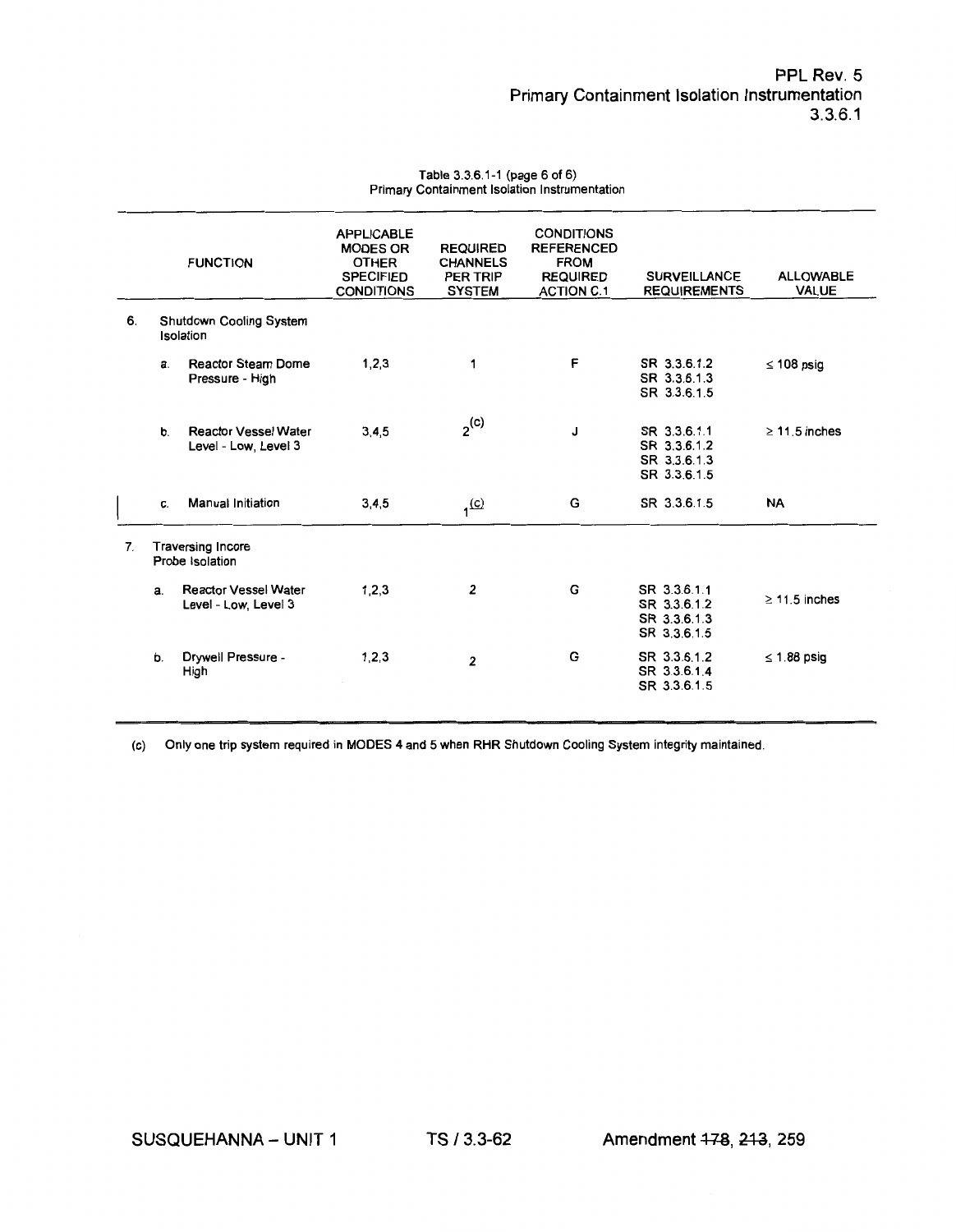

#### **UNITED STATES NUCLEAR REGULATORY COMMISSION**  WASHINGTON, D.C. 20555-0001

# PPL SUSQUEHANNA, LLC

# ALLEGHENY ELECTRIC COOPERATIVE, INC.

# DOCKET NO. 50-388

# SUSQUEHANNA STEAM ELECTRIC STATION, UNIT 2

## AMENDMENT TO RENEWED FACILITY OPERATING LICENSE

Amendment No. 240 Renewed License No. NPF-22

- 1. The Nuclear Regulatory Commission (the Commission or the NRC) having found that:
	- A. The application for the amendment filed by the PPL Susquehanna, LLC, dated June 6, 2013, as supplemented by letter dated December 4, 2013, complies with the standards and requirements of the Atomic Energy Act of 1954, as amended (the Act), and the Commission's regulations set forth in 10 CFR Chapter I;
	- B. The facility will operate in conformity with the application, the provisions of the Act, and the regulations of the Commission;
	- C. There is reasonable assurance: (i) that the activities authorized by this amendment can be conducted without endangering the health and safety of the public, and (ii) that such activities will be conducted in compliance with the Commission's regulations set forth in 10 CFR Chapter I;
	- D. The issuance of this amendment will not be inimical to the common defense and security or to the health and safety of the public; and
	- E. The issuance of this amendment is in accordance with 10 CFR Part 51 of the Commission's regulations and all applicable requirements have been satisfied.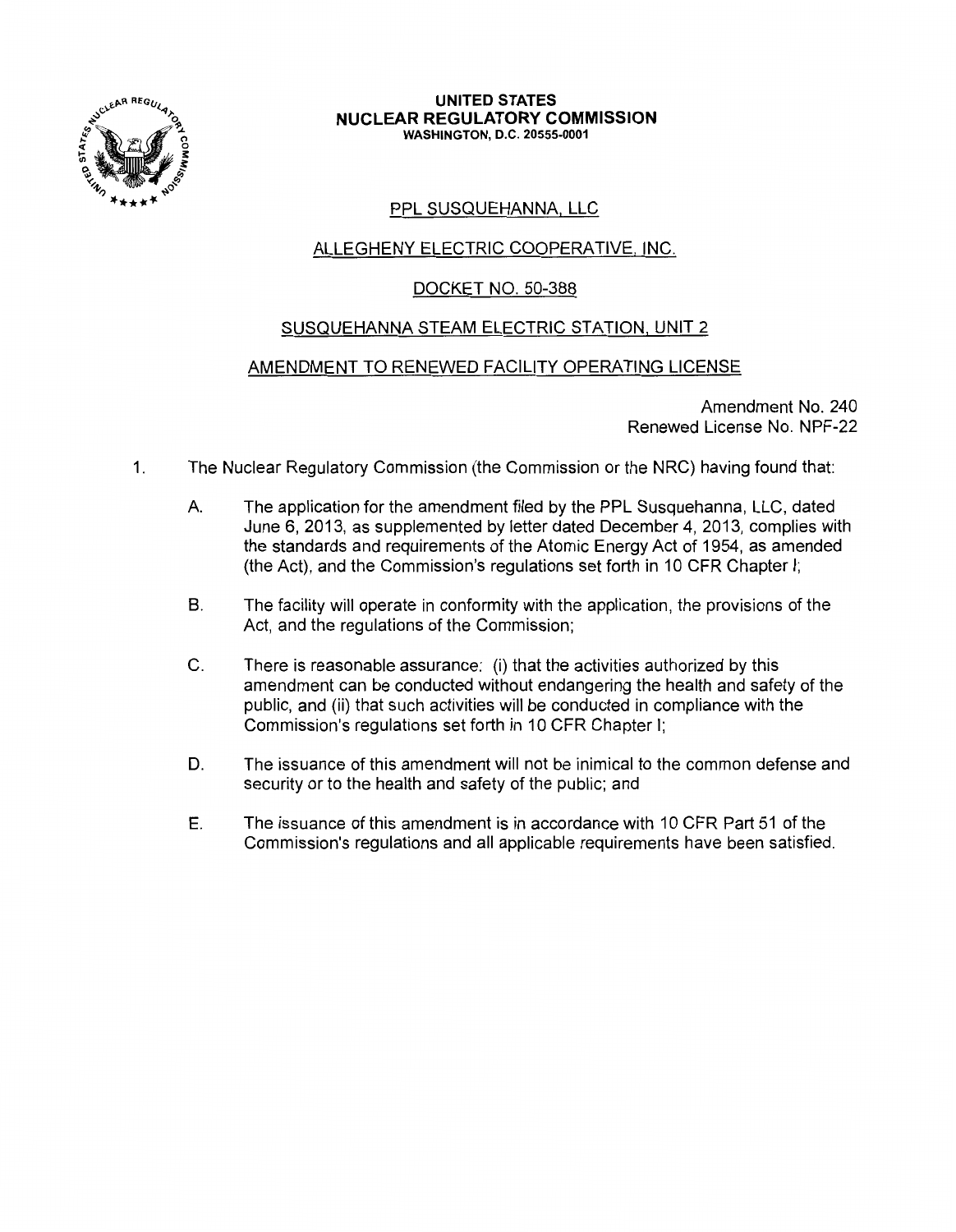- 2. Accordingly, the license is amended by changes to the Technical Specifications as indicated in the attachment to this license amendment and paragraph 2.C.(2) of the Renewed Facility Operating License No. NPF-22 is hereby amended to read as follows:
	- (2) Technical Specifications and Environmental Protection Plan

The Technical Specifications contained in Appendix A, as revised through Amendment No. 240, and the Environmental Protection Plan contained in Appendix 8, are hereby incorporated in the license. PPL Susquehanna, LLC shall operate the facility in accordance with the Technical Specifications and the Environmental Protection Plan.

3. This license amendment is effective as of its date of issuance and shall be implemented within 30 days.

FOR THE NUCLEAR REGULATORY COMMISSION

Meena Khanna, Chief Plant Licensing Branch 1-2 Division of Operating Reactor Licensing Office of Nuclear Reactor Regulation

Attachment: Changes to the License and Technical Specifications

Date of Issuance: February 26, 2014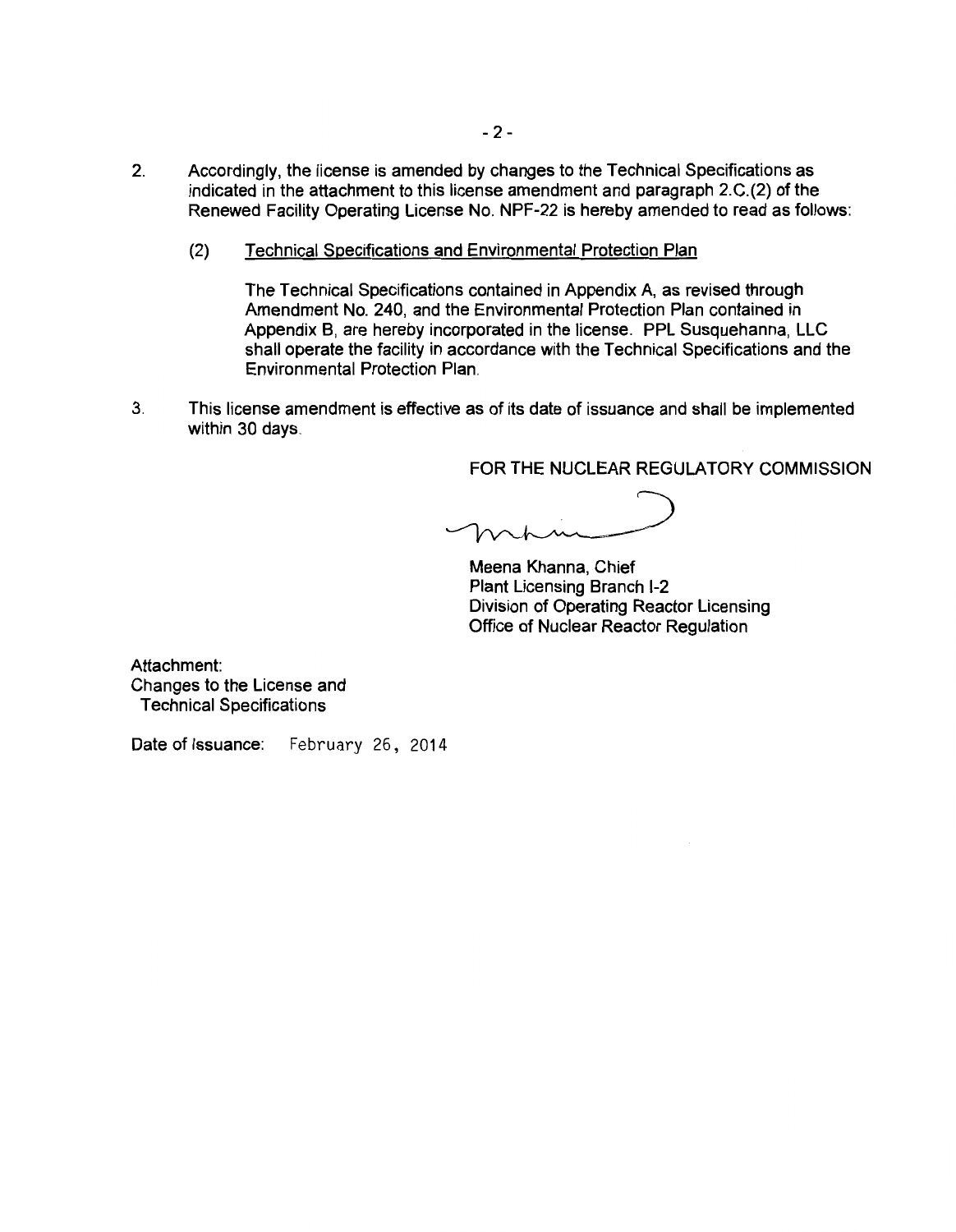### ATTACHMENT TO LICENSE AMENDMENT NO. 240

#### RENEWED FACILITY OPERATING LICENSE NO. NPF-22

#### DOCKET NO. 50-388

Replace the following page of the Renewed Facility Operating License with the attached revised page. The revised page is identified by amendment number and contains marginal lines indicating the areas of change.

| <b>REMOVE</b> | <b>INSERT</b> |
|---------------|---------------|
| Page 3        | Page 3        |

Replace the following page of the Appendix A Technical Specifications with the attached revised page. The revised page is identified by amendment number and contains marginal lines indicating the areas of change.

| <b>REMOVE</b> | <b>INSERT</b> |
|---------------|---------------|
| TS/3.3-62     | TS/3.3-62     |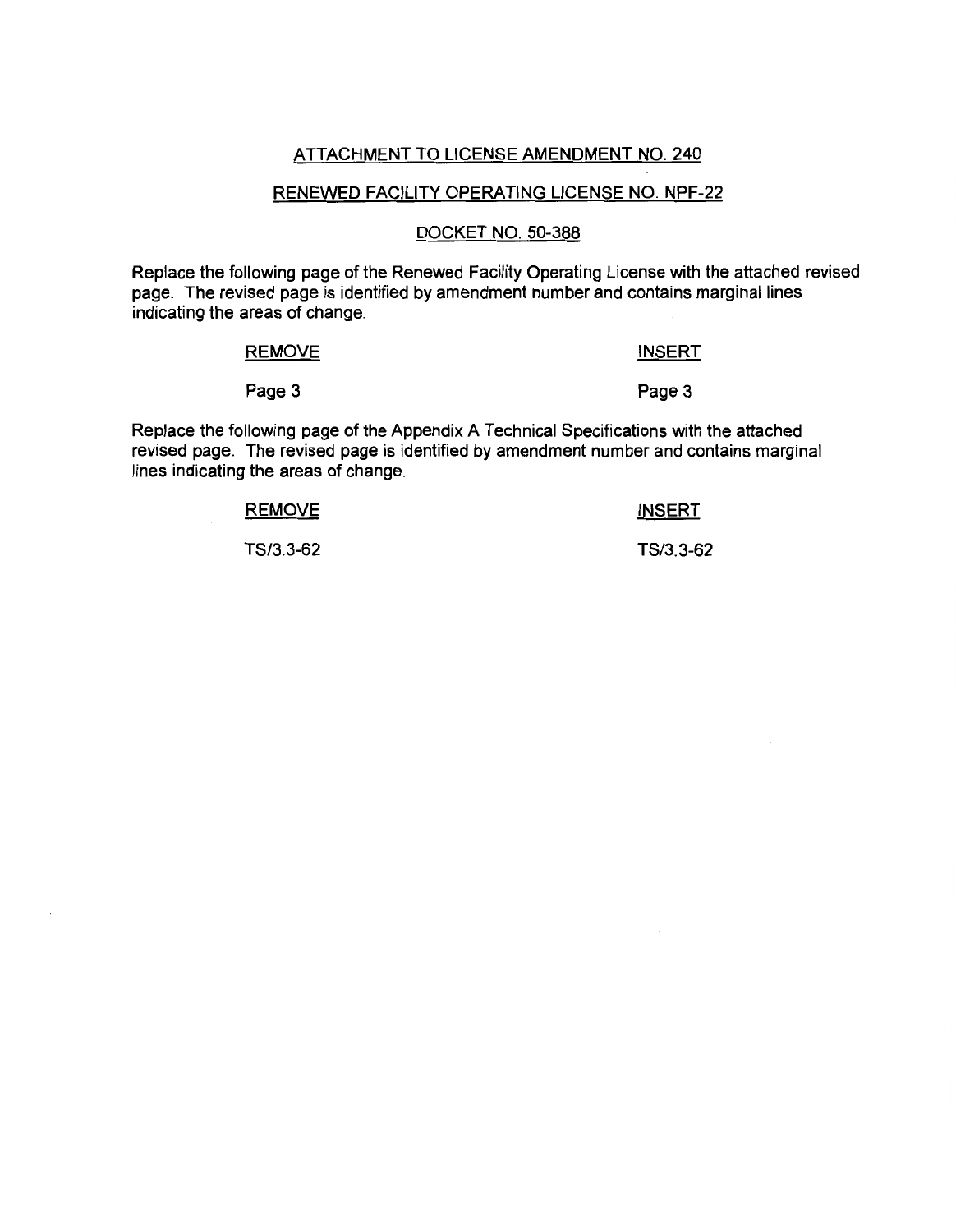- (3) PPL Susquehanna, LLC, pursuant to the Act and 10 CFR Parts 30, 40, and 70, to receive, possess, and use at any time any byproduct, source and special nuclear material as sealed neutron sources for reactor startup, sealed neutron sources for reactor instrumentation and radiation monitoring equipment calibration, and as fission detectors in amounts as required;
- (4) PPL Susquehanna, LLC, pursuant to the Act and 10 CFR Parts 30, 40, and 70, to receive, possess, and use in amounts as required any byproduct, source or special nuclear material without restriction to chemical or physical form, for sample analysis or instrument calibration or associated with radioactive apparatus or components; and
- (5) PPL Susquehanna, LLC, pursuant to the Act and 10 CFR Parts 30, 40, and 70, to possess, but not separate, such byproduct and special nuclear materials as may be produced by the operation of the facility.
- C. This license shall be deemed to contain and is subject to the conditions specified in the Commission's regulations set forth in 10 CFR Chapter I and is subject to all applicable provisions of the Act and to the rules, regulations and orders of the Commission now or hereafter in effect; and is subject to the additional conditions specified or incorporated below:
	- (1) Maximum Power Level

PPL Susquehanna, LLC is authorized to operate the facility at reactor core power levels not in excess of 3952 megawatts thermal in accordance with the conditions specified herein. The preoperational test, startup tests and other items identified in License Conditions 2.C.(20), 2.C.(21), 2.C.(22), and 2.C.(23) to this license shall be completed as specified.

(2) Technical Specifications and Environmental Protection Plan

The Technical Specifications contained in Appendix A, as revised through Amendment No. 240, and the Environmental Protection Plan contained in Appendix B, are hereby incorporated in the license. PPL Susquehanna, LLC shall operate the facility in accordance with the Technical Specifications and the Environmental Protection Plan.

For Surveillance Requirements (SRs) that are new in Amendment 151 to Facility Operating License No. NPF-22, the first performance is due at the end of the first surveillance interval that begins at implementation of Amendment 151. For SRs that existed prior to Amendment 151, including SRs with modified acceptance criteria and SRs whose frequency of performance is being extended, the first performance is due at the end of the first surveillance interval that begins on the date the Surveillance was last performed prior to implementation of Amendment 151.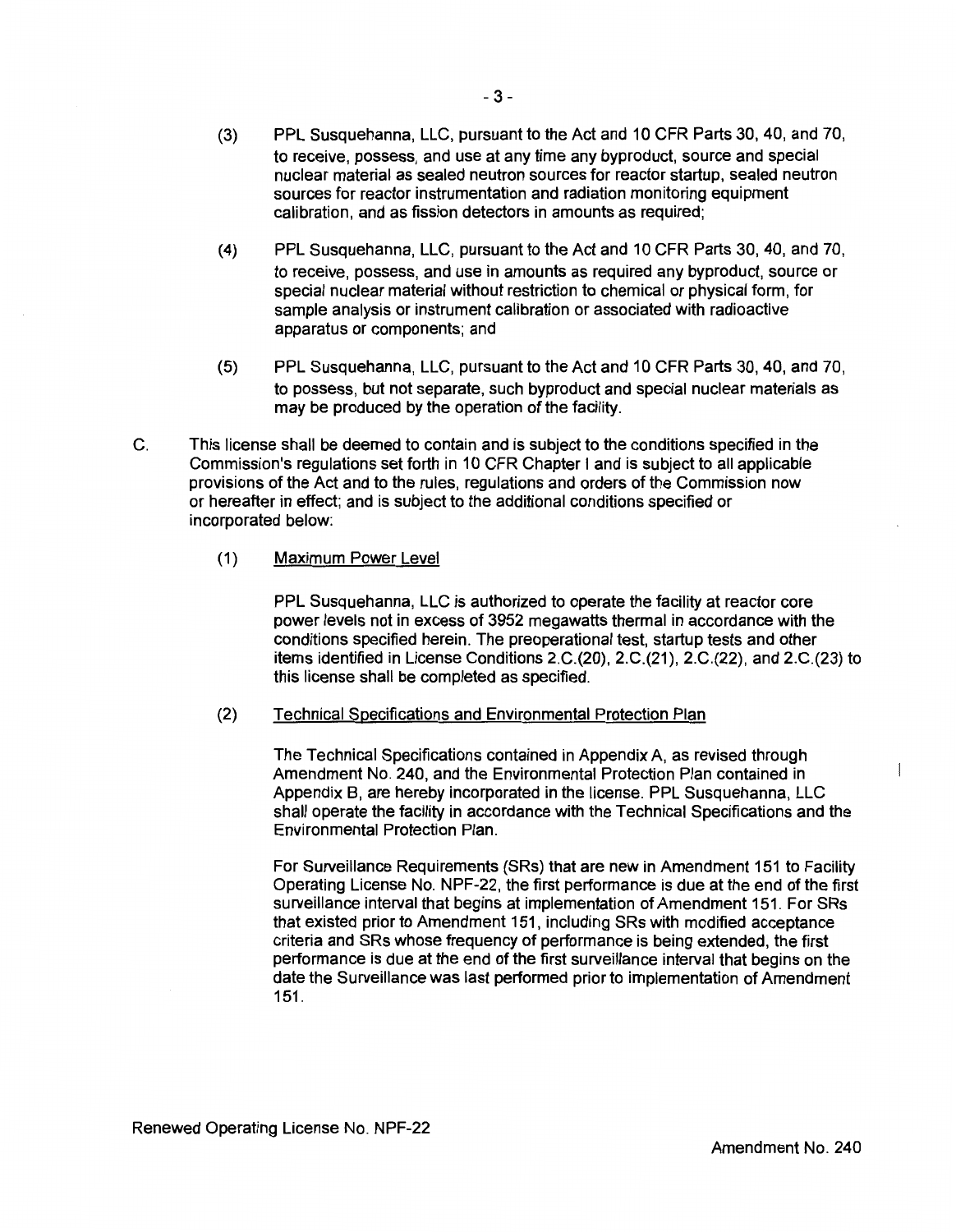|                |    | <b>FUNCTION</b>                                     | <b>APPLICABLE</b><br><b>MODES OR</b><br><b>OTHER</b><br><b>SPECIFIED</b><br><b>CONDITIONS</b> | <b>REQUIRED</b><br><b>CHANNELS</b><br>PER TRIP<br><b>SYSTEM</b> | <b>CONDITIONS</b><br><b>REFERENCED</b><br><b>FROM</b><br><b>REQUIRED</b><br><b>ACTION C.1</b> | <b>SURVEILLANCE</b><br><b>REQUIREMENTS</b>                   | <b>ALLOWABLE</b><br><b>VALUE</b> |
|----------------|----|-----------------------------------------------------|-----------------------------------------------------------------------------------------------|-----------------------------------------------------------------|-----------------------------------------------------------------------------------------------|--------------------------------------------------------------|----------------------------------|
| 6.             |    | Shutdown Cooling System<br>Isolation                |                                                                                               |                                                                 |                                                                                               |                                                              |                                  |
|                | a. | <b>Reactor Steam Dome</b><br>Pressure - High        | 1, 2, 3                                                                                       | 1                                                               | F                                                                                             | SR 3.3.6.1.2<br>SR 3.3.6.1.3<br>SR 3.3.6.1.5                 | $\leq 108$ psig                  |
|                | b. | <b>Reactor Vessel Water</b><br>Level - Low, Level 3 | 3, 4, 5                                                                                       | $2^{(c)}$                                                       | J                                                                                             | SR 3.3.6.1.1<br>SR 3.3.6.1.2<br>SR 3.3.6.1.3<br>SR 3.3.6.1.5 | $\geq$ 11.5 inches               |
|                | C. | <b>Manual Initiation</b>                            | 3,4,5                                                                                         | $1$ <sup>(c)</sup>                                              | G                                                                                             | SR 3.3.6.1.5                                                 | <b>NA</b>                        |
| $\mathbf{7}$ . |    | <b>Traversing Incore</b><br>Probe Isolation         |                                                                                               |                                                                 |                                                                                               |                                                              |                                  |
|                | a. | <b>Reactor Vessel Water</b><br>Level - Low, Level 3 | 1, 2, 3                                                                                       | $\overline{2}$                                                  | G                                                                                             | SR 3.3.6.1.1<br>SR 3.3.6.1.2<br>SR 3.3.6.1.3<br>SR 3.3.6.1.5 | $\geq$ 11.5 inches               |
|                | b. | Drywell Pressure -<br>High                          | 1, 2, 3                                                                                       | $\overline{2}$                                                  | G                                                                                             | SR 3.3.6.1.2<br>SR 3.3.6.1.4<br>SR 3.3.6.1.5                 | $\leq$ 1.88 psig                 |

#### Table 3.3.6.1-1 (page 6 of 6) Primary Containment Isolation Instrumentation

(c) Only one trip system required in MODES 4 and 5 when RHR Shutdown Cooling System integrity maintained.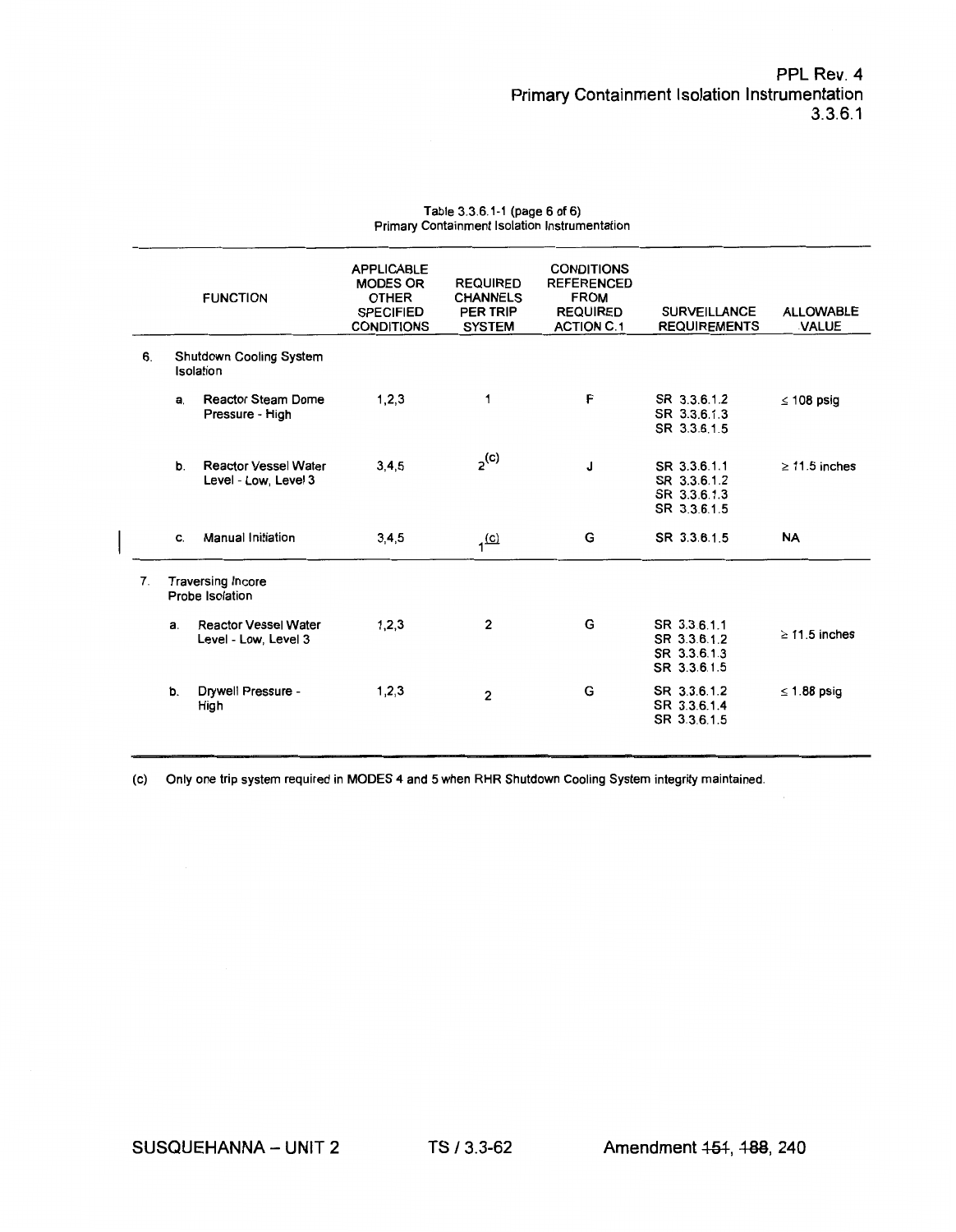

# SAFETY EVALUATION BY THE OFFICE OF NUCLEAR REACTOR REGULATION

# RELATED TO AMENDMENT NO. 259 TO RENEWED FACILITY OPERATING

# LICENSE NO. NPF-14 AND

# AMENDMENT NO. 240 TO RENEWED FACILITY OPERATING LICENSE NO. NPF-22

# PPL SUSQUEHANNA, LLC

# ALLEGHENY ELECTRIC COOPERATIVE, INC.

# SUSQUEHANNA STEAM ELECTRIC STATION, UNITS 1 AND 2

# DOCKET NOS. 50-387 AND 50-388

# 1.0 INTRODUCTION

By application dated June 6, 2013,<sup>1</sup> as supplemented by letter dated December 4, 2013,<sup>2</sup> PPL Susquehanna, LLC (the licensee) requested changes to the Technical Specifications (TSs) for Susquehanna Steam Electric Station, Units 1 and 2 (SSES).

The amendments proposed to change TS 3.3.6.1, "Primary Containment Isolation Instrumentation," to add a footnote to Function 6.c. in TS Table 3.3.6.1-1. This change would allow only one Trip System to be operable in MODES 4 and 5 for the Manual Initiation Function for Shutdown Cooling System Isolation.

The supplemental letter dated December 4, 2013, provided additional information that clarified the application, did not expand the scope of the application as originally noticed, and did not change the Nuclear Regulatory Commission (NRC) staff's original proposed no significant hazards consideration determination as published in the Federal Register on December 10, 2013 (78 FR 74184).

## 2.0 REGULATORY EVALUATION

## 2.1 Regulatory Requirements and Guidance

The regulations in Title 10 of the Code of Federal Regulations Part 50, Section 50.36 (10 CFR 50.36), establish the regulatory requirements related to the content of the TSs. Pursuant to 10 CFR 50.36, TSs are required to include items in the following five specific categories: (1) safety limits, limiting safety system settings, and limiting control settings;

**Enclosure** 

 $^1$  Agencywide Documents Access and Management System (ADAMS) Accession No. ML13157A172.<br><sup>2</sup> ADAMS Accession No. ML13340A774.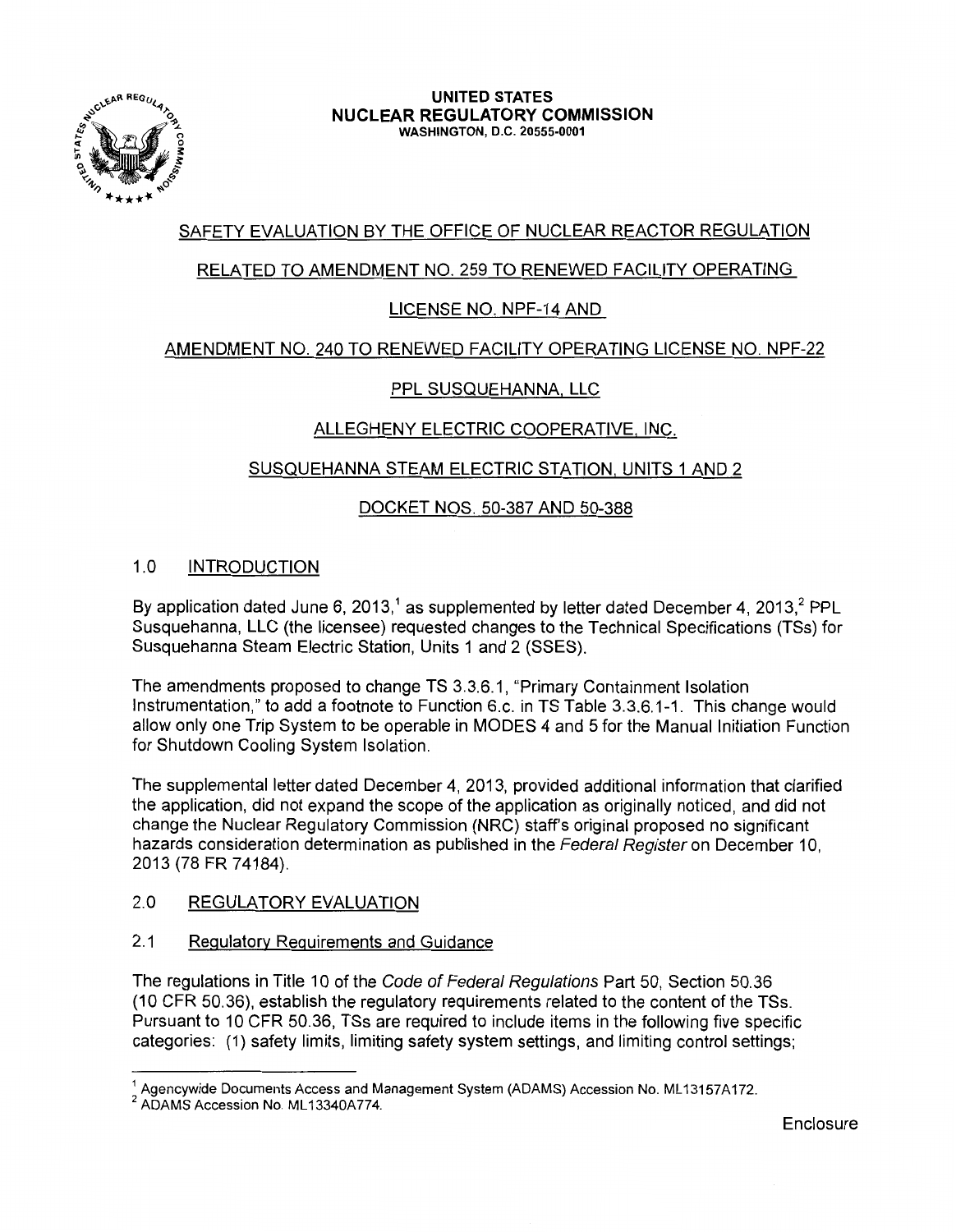(2) limiting conditions for operation (LCOs); (3) surveillance requirements (SRs); (4) design features; and (5) administrative controls. The regulation does not specify the particular requirements to be included in a plant's TSs.

As discussed in 10 CFR 50.36(c)(2), LCOs are the lowest functional capability or performance level of equipment required for safe operation of the facility. When LCOs are not met, the licensee shall shut down the reactor or follow any remedial action permitted by the TSs until the LCOs can be met.

In general, there are two classes of changes to TSs: (1) changes needed to reflect contents of the design basis (TSs are derived from the design basis), and (2) voluntary changes to take advantage of the evolution in policy and guidance as to the required content and preferred format of TSs. The proposed amendment relates to the first class of change, namely, a change that is necessary to reflect the contents of the design basis.

The NRC staff considered the General Design Criteria (GDC), Criterion 34, "Residual heat removal," in Appendix A to 10 CFR Part 50, "General Design Criteria for Nuclear Power Plants," in its review of the proposed amendment. Criterion 34 states that:

A system to remove residual heat shall be provided. The system safety function shall be to transfer fission product decay heat and other residual heat from the reactor core at a rate such that specified acceptable fuel design limits and the design conditions of the reactor coolant pressure boundary are not exceeded.

Suitable redundancy in components and features, and suitable interconnections, leak detection, and isolation capabilities shall be provided to assure that for onsite electric power system operation (assuming offsite power is not available) and for offsite electric power system operation (assuming onsite power is not available) the system safety function can be accomplished, assuming a single failure.

The NRC staff also considered GDC 55, "Reactor coolant pressure boundary penetrating containment," in its review of the proposed amendment. The licensee confirmed the applicability of GDC 55 to the proposed amendment as stated in Section 5.2 of the enclosure to the licensee's letter dated June 6, 2013:

The reactor coolant pressure boundary (as defined in [10 CFR 50], Section 50.2) consists of the reactor pressure vessel, pressure retaining appurtenances attached to the vessel, valves and pipes which extend from the reactor pressure vessel up to and including the outermost containment isolation valve. The lines of the reactor coolant pressure boundary which penetrate the containment have suitable isolation valves capable of isolating the containment thereby precluding any significant release of radioactivity. Similarly for lines which do not penetrate the containment but which form a portion of the reactor coolant pressure boundary, the design ensures that isolation of the reactor coolant pressure boundary can be achieved.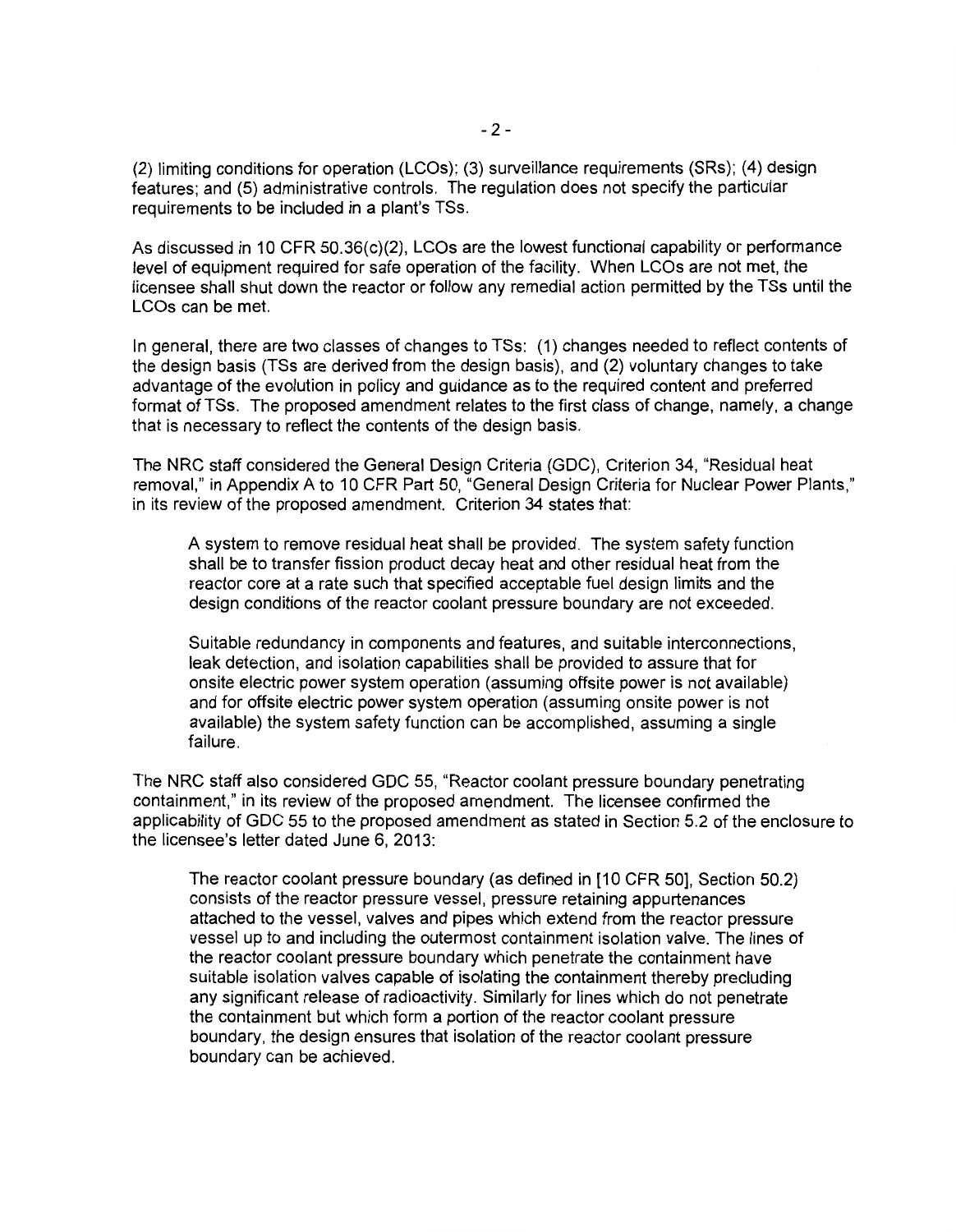In Section 3.1 of the SSES Updated Final Safety Analysis Report (UFSAR), the licensee discusses compliance with the GDC in Appendix A to 10 CFR Part 50, and does not identify any deviations from GDC 34 or 55.

In determining the acceptability of the proposed amendment, the NRC staff used plant-specific licensing basis information, as well as the accumulation of NRC generically-approved guidance in the improved Standard Technical Specifications (STS), specifically, NUREG-1433, "Standard Technical Specifications, Revision 4, General Electric BWR/4 Plants," dated April 2012.<sup>3</sup>

### 2.2 Equipment Description

As discussed in Section 5.4.7.1.1.1, "Residual Heat Removal [RHR] Mode (Shutdown Cooling Mode)," of the SSES UFSAR:

The function design basis of the shutdown cooling mode is to have the capability to remove heat from the reactor primary system so that the reactor coolant temperature can be reduced to 125°F after reactor shutdown, once the main condenser can no longer be used as effective heat sink.

With one loop in service the shutdown cooling mode of the RHR System is capable of cooling the reactor cooling system to 200[°F] within 24 hours after shutdown. If normal shutdown cooling can not be established, the alternative shutdown cooling systems described in section 15.2.9 are capable of acceptable shutdown heat removal.

As discussed in Section 4, "Technical Analysis," in the enclosure to the licensee's application dated June 6, 2013, the licensee stated:

The design of the manual initiation function for the RHR Shutdown Cooling System Isolation are two trip systems each consisting of a push button which introduce signals to the isolation logic for each of the isolation valves. There is no specific FSAR safety analysis that takes credit for this function. In addition, Reactor Vessel Water Level-Low, Level 3 automatic isolation function is not directly assumed in safety analysis because a break of the RHR Shutdown Cooling System is bounded by breaks in the recirculation system and the main steam lines.

#### 3.0 TECHNICAL EVALUATION

3.1 Background

The licensee provided the following background information concerning the proposed amendment in Sections 3 and 4 of the enclosure to its application dated June 6, 2013:

<sup>&</sup>lt;sup>3</sup> ADAMS Accession Nos. ML12104A192 and ML12104A193.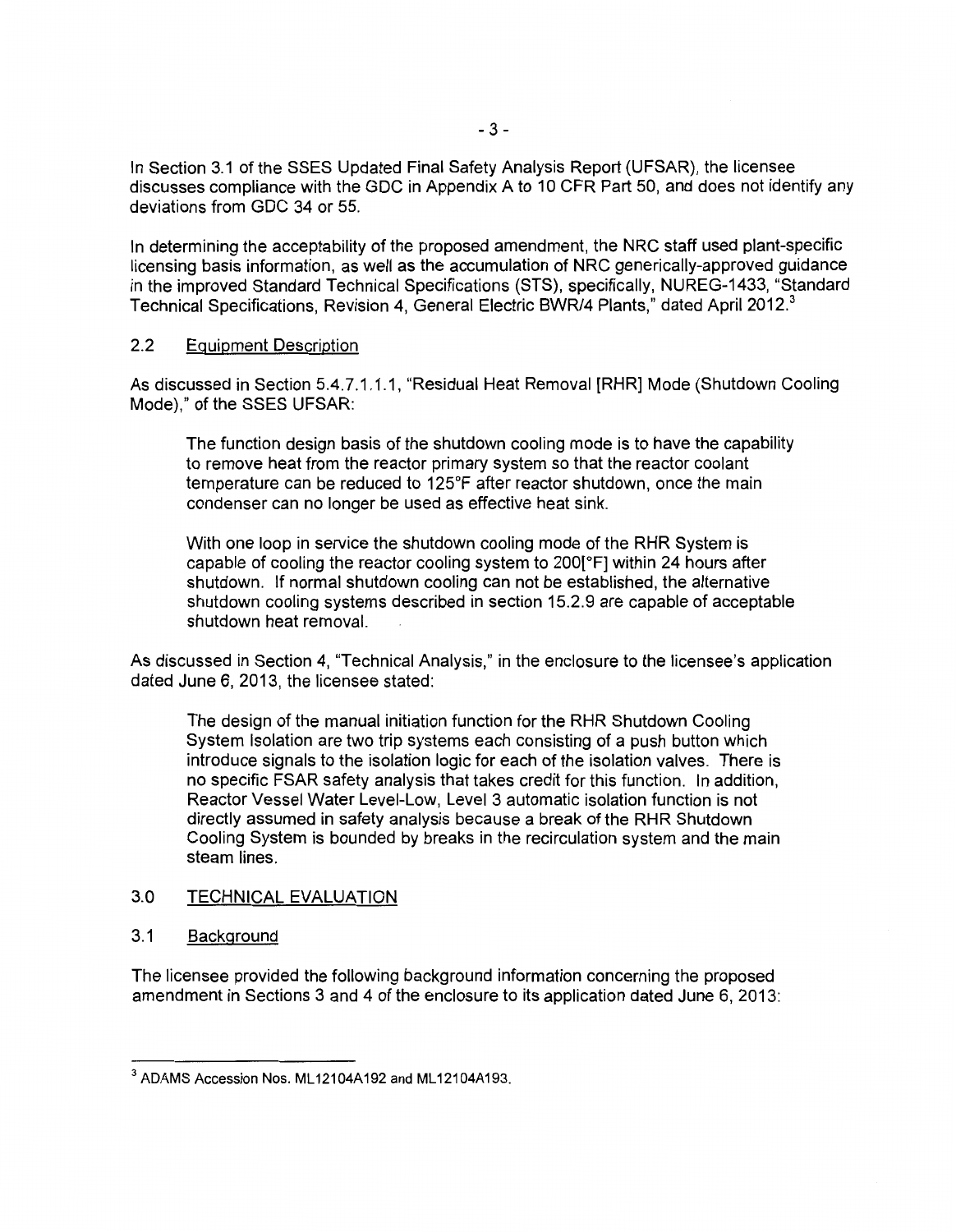The proposed change is necessary in order not to isolate RHR Shutdown Cooling System in MODES 4 and 5 should a manual isolation Trip System be inoperable and the integrity of the RHR Shutdown Cooling System is intact. RHR Shutdown Cooling primarily operates in MODES 4 and 5. With the loss of a manual isolation Trip System, the alternate shutdown path using SRVs [safety relief valves] and the Core Spray System would have to be implemented. The change would allow maintenance on a Trip System or power supply without isolating RHR Shutdown Cooling ...

The manual isolation function of the RHR Shutdown Cooling is not a required function in the STS. During the conversion to STS this function was added to the listing of the primary containment isolation instrumentation in Technical Specification Table 3.3.6.1-1 in both units. The addition of this function was justified as a change needed to ensure that the STS account for the design and/or the design is accurately and completely described in the bases. At the time of the conversion, Footnote (c) was applicable to the manual isolation function and should have been applied.

The addition of Footnote (c) to the manual isolation function will eliminate an unnecessary isolation of the Shutdown Cooling System in the MODES when the system is needed to maintain reactor vessel water temperature should one trip system become inoperable. The addition of the footnote would make the requirements for the RHR Shutdown Cooling System isolation consistent.

## 3.2 Licensee's Proposed TS Changes

As discussed in Section 2 of the enclosure to the licensee's application dated June 6, 2013, the amendments would add footnote (c) which states, "Only one trip system required in MODES 4 and 5 when RHR Shutdown Cooling System integrity maintained" to Function 6.c. in the SSES Units 1 and 2 TS Table 3.3.6.1-1.

Attachment 2 to the licensee's application dated June 6, 2013, provided revised TS Bases pages to be implemented with the associated TS changes. These pages were provided for information only and will be revised by the licensee in accordance with the TS Bases Control Program.

## 3.3 NRC Staff Evaluation

### 3.3.1 Licensee Response to Loss of Shutdown Cooling System Integrity Request for Additional Information

The NRC staff requested that the licensee describe the response to a loss of shutdown cooling system integrity, assuming the loss occurs when operating in a mode where TS 3.3.6.1 applies, in a Request for Additional Information (RAI) sent by letter dated November 13, 2013.<sup>4</sup> By letter dated December 4, 2013, the licensee answered the RAI and stated, in part, that:

<sup>&</sup>lt;sup>4</sup> ADAMS Accession No. ML13305A891.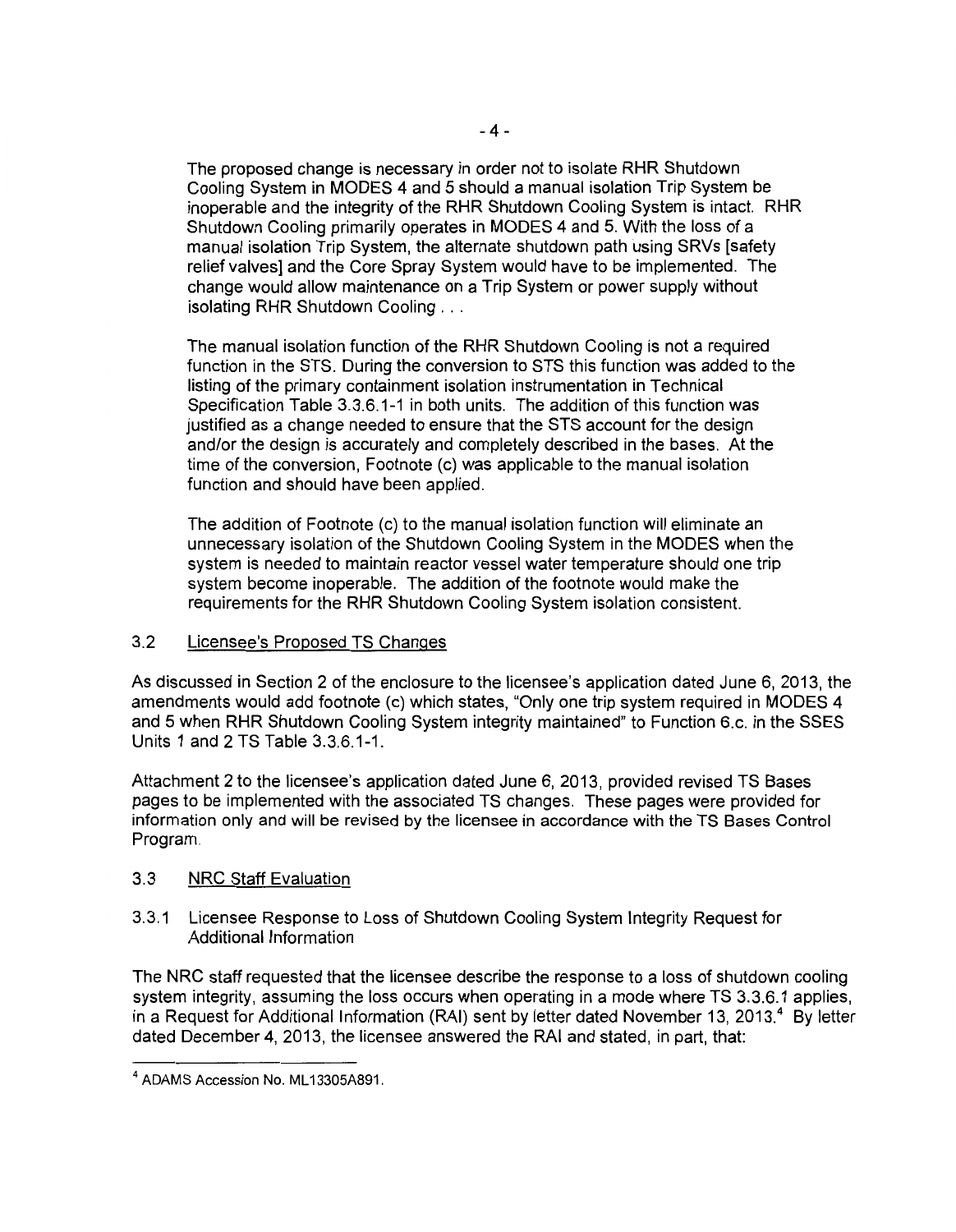The [RHR] Shutdown Cooling System (SOC) is required to be operable in Modes 3, 4, and 5. Various isolation instrumentation is required to be operable in Modes 1 through 5. If the integrity of the RHR SOC were to be lost in any Mode, PPL's Off-Normal Procedures and Emergency Operating Procedures require the operators to isolate the leak through manual or automatic actions ...

Licensee procedures such as "Flooding in Reactor Building," and "Secondary Containment Control," were identified that addressed isolating the leak, reactor building flooding, and, if needed, providing an alternative method of cooling the core. In such cases, the RHR SOC isolation instrumentation would not be solely relied upon to isolate the leak. Therefore, the NRC staff finds the answer to this RAI to be acceptable.

3.3.2 Evaluation of Proposed TS Changes

Footnote (c) to Item 6.b., "Shutdown Cooling System Isolation, Reactor Vessel Water Level -Low, Level 3," for Modes 3, 4, and 5 in Table 3.3.6.1-1 of the SSES TS and the STS states, "Only one trip system required in MODES 4 and 5 when RHR Shutdown Cooling integrity maintained."

The Bases section B 3.3.6.1A, "Primary Containment Isolation Instrumentation (Without Setpoint Control Program)," of the STS (NUREG-1433) states, in part, that;

The isolation signals generated by the primary containment isolation instrumentation are implicitly assumed in the safety analyses ... to initiate closure of valves to limit offsite doses .... The OPERABILITY of the primary containment instrumentation is dependent on the OPERABILITY of the individual instrumentation channel Functions specified in Table 3.3.6.1-1. Each Function must have a required number of OPERABLE channels, with their setpoints within the specified Allowable Values, where appropriate.

The Bases Item 6.b, "Reactor Vessel Water Level - Low, Level 3, Low RPV water level, bases," of the STS states, in part, that;

Should RPV water level decrease too far, fuel damage could result. Therefore, isolation of some reactor vessel interfaces occurs to begin isolating the potential sources of a break. The Reactor Vessel Water Level - Low, Level 3 Function associated with RHR Shutdown Cooling System isolation is not directly assumed in safety analyses because a break of the RHR Shutdown Cooling System is bounded by breaks of the recirculation and MSL [main steam line]. The RHR Shutdown Cooling System isolation on Level 3 supports actions to ensure that the RPV water level does not drop below the top of the active fuel during a vessel draindown event caused by a leak (e.g., pipe break or inadvertent valve opening) in the RHR Shutdown Cooling System.

Reactor Vessel Water Level - Low, Level 3 signals are initiated from four level transmitters that sense the difference between the pressure due to a constant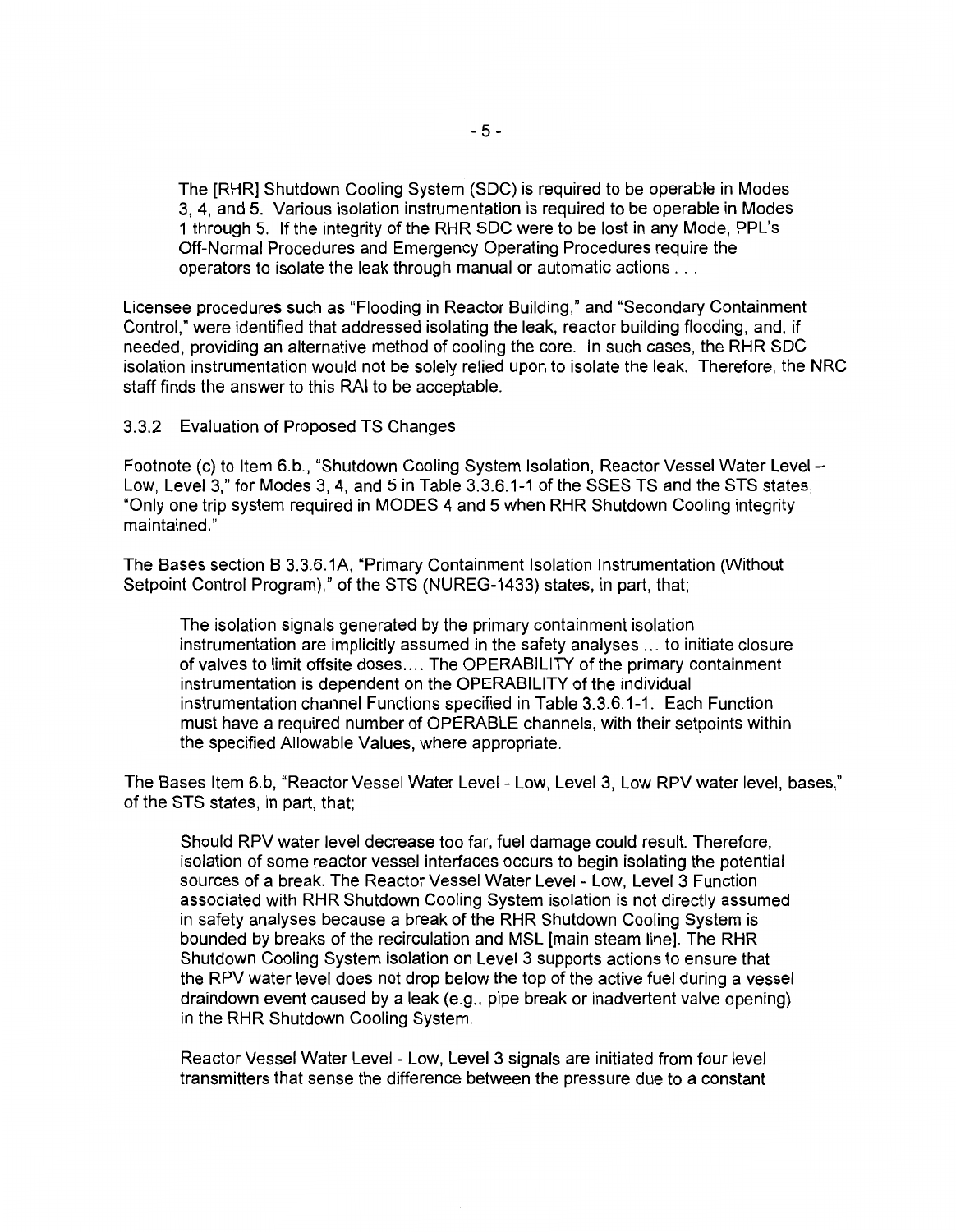column of water (reference leg) and the pressure due to the actual water level (variable leg) in the vessel. Four channels (two channels per trip system) of the Reactor Vessel Water Level - Low, Level 3 Function are available and are required to be OPERABLE to ensure that no single instrument failure can preclude the isolation function. As noted (footnote (c) to Table 3.3.6.1-1), only two channels of the Reactor Vessel Water Level - Low, Level 3 Function are required to be OPERABLE in MODES 4 and 5 (and must input into the same trip system), provided the RHR Shutdown Cooling System integrity is maintained. System integrity is maintained provided the piping is intact and no maintenance is being performed that has the potential for draining the reactor vessel through the system.

The Reactor Vessel Water Level- Low, Level 3 Allowable Value was chosen to be the same as the RPS [reactor protection system] Reactor Vessel Water Level -Low, Level 3 Allowable Value (LCO 3.3.1.1), since the capability to cool the fuel may be threatened.

The Reactor Vessel Water Level - Low, Level 3 Function is only required to be OPERABLE in MODES 3, 4, and 5 to prevent this potential flow path from lowering the reactor vessel level to the top of the fuel. In MODES 1 and 2, another isolation (i.e., Reactor Steam Dome Pressure- High) and administrative controls ensure that this flow path remains isolated to prevent unexpected loss of inventory via this flow path.

Section 6.c., "Manual Initiation," of the SSES Units 1 and 2 TS Bases, as provided in Attachment 2 to the licensee's applications, states, in part, that:

The Manual Initiation push button channels introduce signals to RHR Shutdown Cooling System isolation logic that is redundant to the automatic protective instrumentation and provide manual isolation capability. There is no specific FSAR safety analysis that takes credit for this Function. It is retained for overall redundancy and diversity of the isolation function as required by the NRC in the plant licensing basis...

Two channels of the Manual Initiation Function are available and are required to be OPERABLE in MODES 3, 4, and 5, since these are the MODES in which the RHR Shutdown Cooling System Isolation automatic Function are required to be OPERABLE.

Because the purpose of the Manual Initiation Function is to introduce signals that are redundant to the automatic protective instrumentation outlined in Function 6.b, the purpose of Function 6.c. is similar to that of Function 6.b. Therefore, only one trip system of the Manual Initiation should be required to be operable, provided that the RHR SOC System integrity is maintained, as is allowed in Function 6.b. As noted in the licensee's application, Function 6.c is not located in the STS. Adding Footnote (c) to Function 6.c. would allow for maintenance to be performed on a Trip System without the unnecessary isolation of RHR SOC, as is allowed for in Function 6.b. The addition of Footnote (c) to Function 6.c. does not affect the operation of the RHR SOC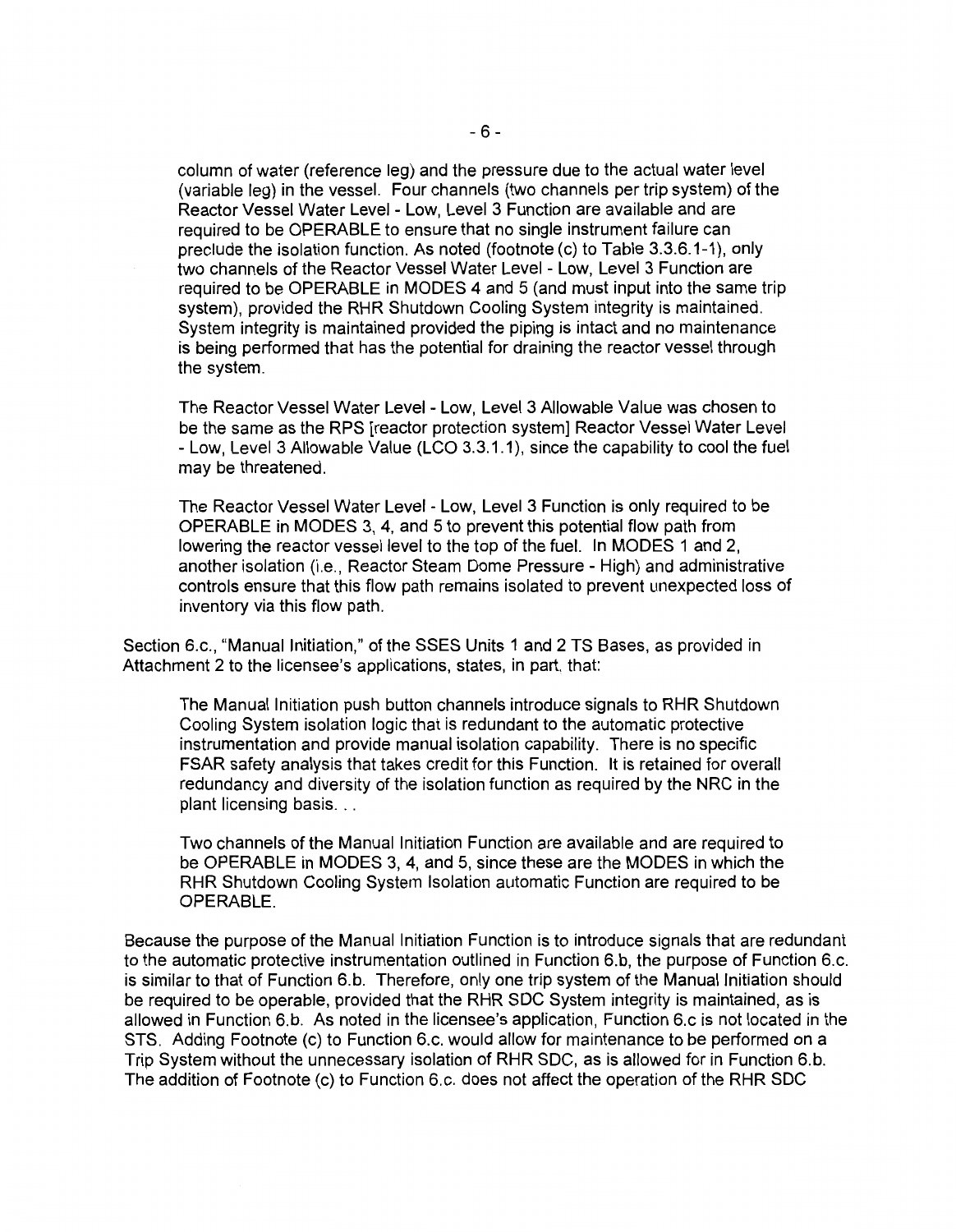System, or how the RHR SDC System meets the requirements of GDCs 34 and 55. Furthermore, the addition of Footnote (c) to Function 6.c. meets the requirements of 10 CFR 50.36. Therefore, the NRC staff concludes that the proposed changes to the TSs are acceptable.

## 3.3.3 Technical Evaluation Conclusion

Based on the NRC staff's evaluation in Sections 3.3.1 and 3.3.2 above, the staff concludes that the proposed amendments are acceptable.

# 4.0 STATE CONSULTATION

In accordance with the Commission's regulations, the Pennsylvania State official was notified of the proposed issuance of the amendments. The State official had no comments.

### 5.0 ENVIRONMENTAL CONSIDERATION

The amendments change a requirement with respect to installation or use of a facility component located within the restricted area as defined in 10 CFR Part 20. The NRC staff has determined that the amendments involve no significant increase in the amounts, and no significant change in the types, of any effluents that may be released offsite, and that there is no significant increase in individual or cumulative occupational radiation exposure. The Commission has previously issued a proposed finding that the amendments involve no significant hazards consideration, and there has been no public comment on such finding (78 FR 74184). Accordingly, the amendments meet the eligibility criteria for categorical exclusion set forth in 10 CFR 51.22(c)(9). Pursuant to 10 CFR 51.22(b}, no environmental impact statement or environmental assessment need be prepared in connection with the issuance of the amendments.

## 6.0 CONCLUSION

The Commission has concluded, based on the considerations discussed above, that: (1) there is reasonable assurance that the health and safety of the public will not be endangered by operation in the proposed manner, (2) there is reasonable assurance that such activities will be conducted in compliance with the Commission's regulations, and (3) the issuance of the amendments will not be inimical to the common defense and security or to the health and safety of the public.

Principal Contributors: W. Lyon J. Whited

Date: February 26, 2014